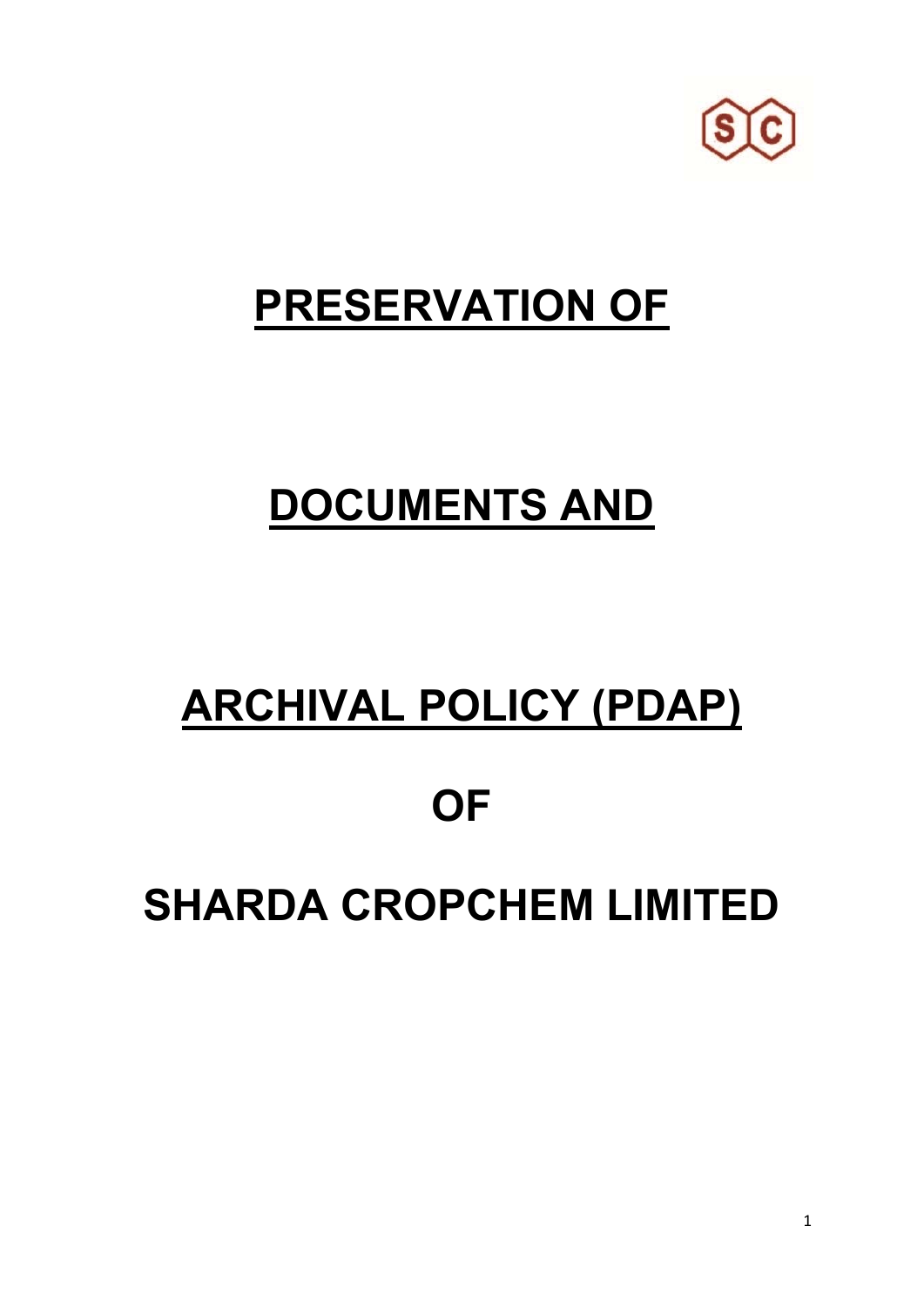

#### **INTRODUCTION:-**

The policy is prepared in accordance with the requirements of the provisions of Regulation 9 of the SEBI (Listing Obligation and Disclosure Requirements) Regulations, 2015 **("Listing Regulations")**.

This policy has been adopted by the Company's Board of Directors vide its resolution dated 30<sup>th</sup> January, 2016 in order to set forth the guidelines for Preservation of documents.

Further, Regulation 30(8) requires the company to frame a policy on website disclosure and archival of such disclosures.

#### **OBJECTIVE:-**

This policy sets the standard for classifying, managing and storing of records of the Company. The purpose of this policy is to establish a framework for effective record management and the process of subsequent archival of such records.

#### **DEFINATIONS:-**

**"Applicable Law"** means any law, rules, regulations, circulars, guidelines or standards under which the preservation or archival of the documents has been prescribed.

**"Archive/archiving"** is the process of transferring records to a repository managed by personnel specialized in storing, appraising, conserving and authorizing access to the records entrusted. Archiving allows for future retrieval and use of information. Archiving serves two main functions: conserving evidence in case of a legal claim or audit, and preserving the historical memory and proof of an activity.

**"Board"** in relation to the company, means the collective body of the directors of the company.

**"Company"** means Sharda Cropchem Limited.

**"Documents"** shall mean all papers, records, files, books, tapes, CDs, DVDs, electronic storage devices etc., and the like as required to be maintained under any law or regulations for the time being in force.

**"Electronic Form"** means any electronic device such as computer, laptop, compact disc, floppy disc, space on electronic cloud any other form of storage and retrieval device, considered feasible, whether the same is in possession or control of the company or otherwise accessible to the Company.

**"Listing Regulations"** mean Securities and Exchange Board of India (Listing Obligations and Disclosure Requirements) Regulations, 2015 including any modifications, clarifications, circulars and re-enactment thereof.

**"Maintenance"** means keeping documents, either physically or in electronic mode as may be permitted under Act/Regulations for the time being in force including authentication and custody of such documents.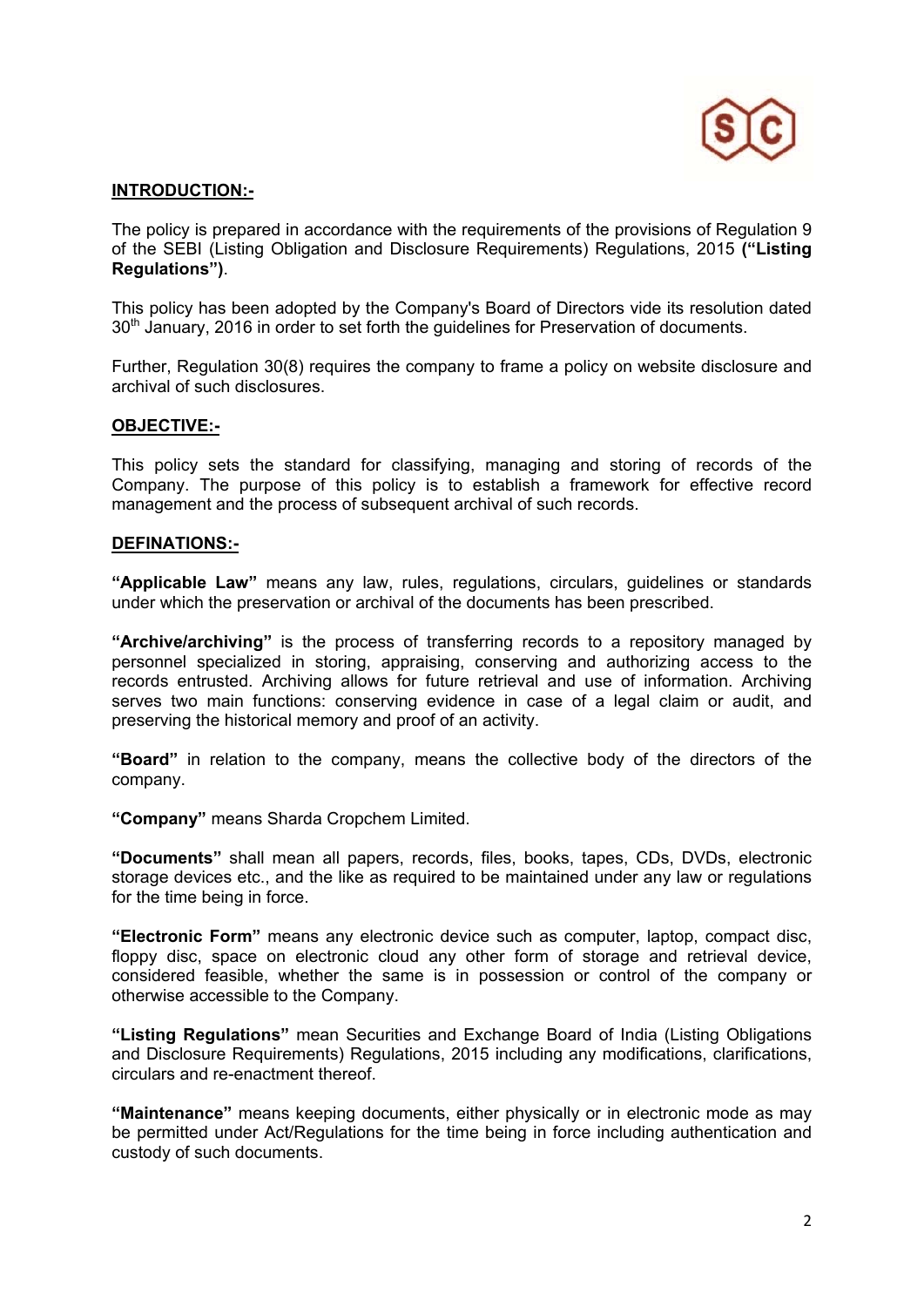

**"Preservation"** means to keep in good order, to prevent from being damaged or destroyed. "Policy" means this policy on preservation of documents and Archival Policy and as may be amended from time to time.

#### **TYPE OF DOCUMENTS AND DUARTION OF PRESERVATION:-**

The Documents to be preserved are categorized in three categories as follows:

- 1. The documents of a permanent nature (as per **Annexure I**) shall be maintained and preserved permanently by the Company subject to the modifications, amendments, additions, deletions or any changes made therein from time to time.
- 2. The documents to be maintained and preserved for a specified time period after completion of the relevant transactions (as per **Annexure II**) shall be preserved by the Company for a term not less than eight years after completion of the relevant transactions subject to the modifications, amendments, additions, deletions or any changes made therein from time to time.

Notwithstanding the above, in case any such document are required to be preserved in accordance with the directions of the court or if the matter is sub-judice then the concerned documents shall be preserved until such time the matter is conclusively disposed off.

#### **PRESERVATION PRINCIPLES:-**

The company shall primarily utilize any of the combination in preserving the records as the departmental head may deem fit.

#### **ROLES & RESPONSIBILITIES:-**

The respective Departmental Heads of the Company shall be responsible for maintenance, preservation and destroying of documents in respect of the areas of operations falling under the charge of each of them, in terms of this policy.

#### **WEB ARCHICVAL POLICY:-**

The Company shall disclose on its website all events or information which has been disclosed to stock exchange(s).

Such disclosure shall be retained on the website of the company for minimum period of five years. Thereafter the information shall be archived and preserved for a further period of three years.

#### **DESTRUCTION OF DOCUMENTS:-**

The Documents may be destroyed after expiration of the statutory retention mentioned above in such mode under any instructions approved by the department head(s).

#### **AMENDMENTS IN POLICY:-**

Any subsequent amendment/modification in the listing regulations and/or other applicable laws in this regards shall automatically apply to this policy. However, no such amendment or modification shall be inconsistent with the applicable provisions of any law for the time being in force.